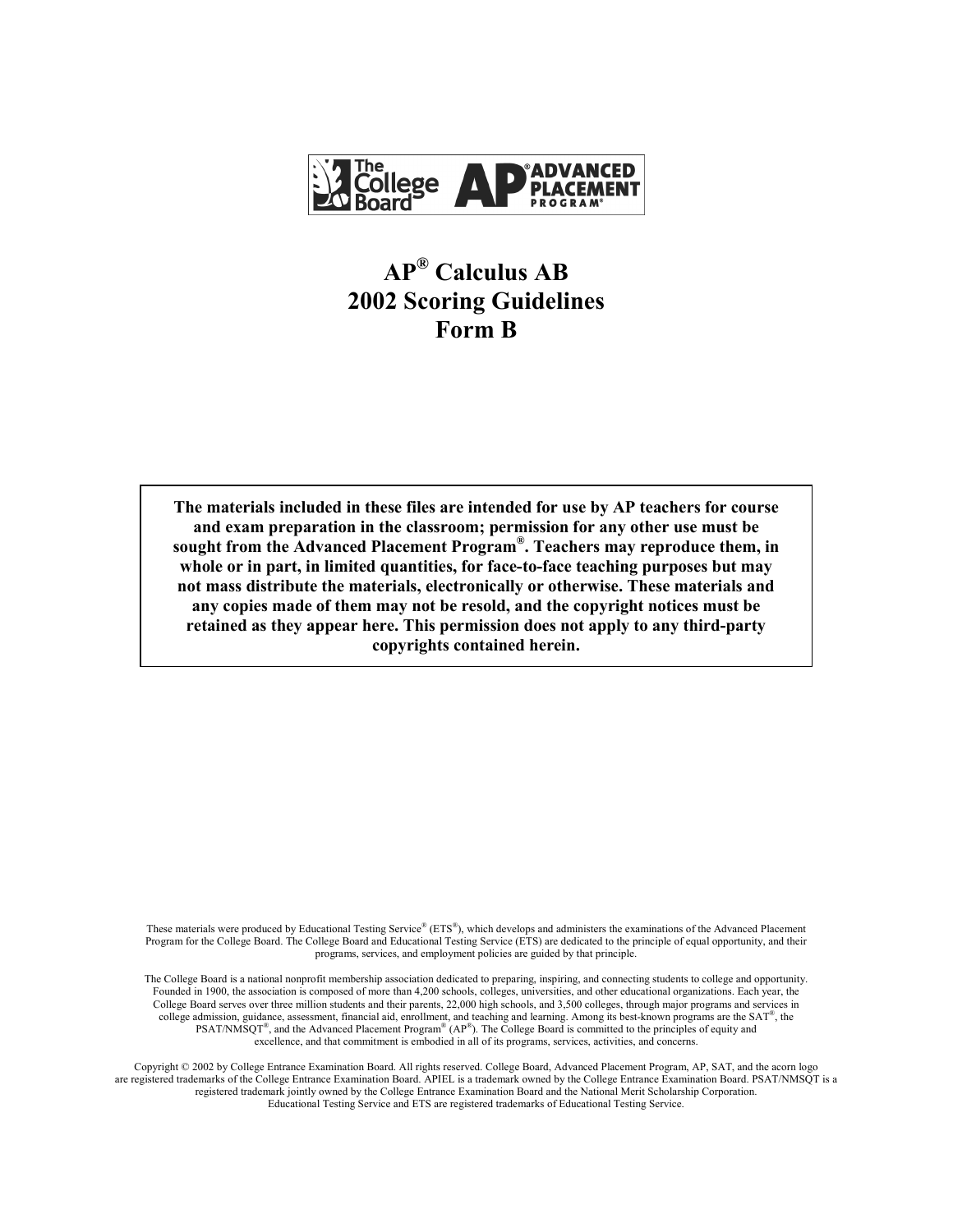# **AP**® **CALCULUS AB 2002 SCORING GUIDELINES (Form B)**

#### **Question 1**

Let R be the region bounded by the y-axis and the graphs of

- 3  $\overline{1+x^2}$  $y=\frac{x}{1+x}$  $=\frac{x}{1+x^2}$  and  $y=4-2x$ , as shown in the figure above.
- (a) Find the area of  $R$ .
- (b) Find the volume of the solid generated when  $R$  is revolved about the  $x$ -axis.
- (c) The region  $R$  is the base of a solid. For this solid, each cross section perpendicular to the  $x$ -axis is a square. Find the volume of this solid.



 $\mathrm{Region}\;R$ 3  $\frac{x}{1+x^2} = 4-2$  $\frac{x^3}{+x^2} = 4 - 2x$  at  $x = 1.487664 = A$ 

(a) Area = 
$$
\int_0^A \left(4 - 2x - \frac{x^3}{1 + x^2}\right) dx
$$
  
= 3.214 or 3.215

 $1:$  Correct limits in an integral in  $(a)$ ,  $(b)$ , or (c).

,  $1:$  integrand  $\mathbf{1}$  $: a$ nswer  $\int$  $\int$  $\left\{ \right\}$  $\overline{\phantom{a}}$  $\mathfrak{t}$  $\mathfrak{l}$ 

(b) Volume

$$
= \pi \int_0^A \left( (4 - 2x)^2 - \left( \frac{x^3}{1 + x^2} \right)^2 \right) dx
$$

 $= 31.884$  or 31.885 or 10.149 $\pi$ 

3 2: integrand and constant  $\left\{ \quad<-1>{\rm each\ error} \right\}$  $1:$  answer  $\overline{1}$  $\overline{\phantom{a}}$  $\overline{\phantom{a}}$  $\overline{\phantom{a}}$  $\overline{\phantom{a}}$  $\overline{\phantom{a}}$  $\overline{\phantom{a}}$  $\overline{\phantom{a}}$  $\overline{\phantom{a}}$  $\overline{\mathcal{L}}$ 

(c) Volume = 
$$
\int_0^A \left(4 - 2x - \frac{x^3}{1 + x^2}\right)^2 dx
$$
  
= 8.997

 $\overline{2}$ 2: integrand  $\vert \hspace{0.5cm} < -1$  > each error note:  $0/2$  if not of the form  $k \int (f(x) - g(x))$  $1:$  answer  $\overline{d}$  $k \int_{c}^{a} (f(x) - g(x))^{2} dx$  $\sqrt{ }$  $\overline{\phantom{a}}$  $\overline{\phantom{a}}$  $\overline{\phantom{a}}$  $\overline{\phantom{a}}$  $\overline{\phantom{a}}$  $\overline{\phantom{a}}$  $\left| \right|$ 1  $\overline{\phantom{a}}$  $\overline{\phantom{a}}$  $\overline{\phantom{a}}$  $\overline{\phantom{a}}$  $\overline{\phantom{a}}$  $\overline{\phantom{a}}$  $\mathfrak{t}$  $\mathfrak{t}$ 

Copyright © 2002 by College Entrance Examination Board. All rights reserved. Advanced Placement Program and AP are registered trademarks of the College Entrance Examination Board.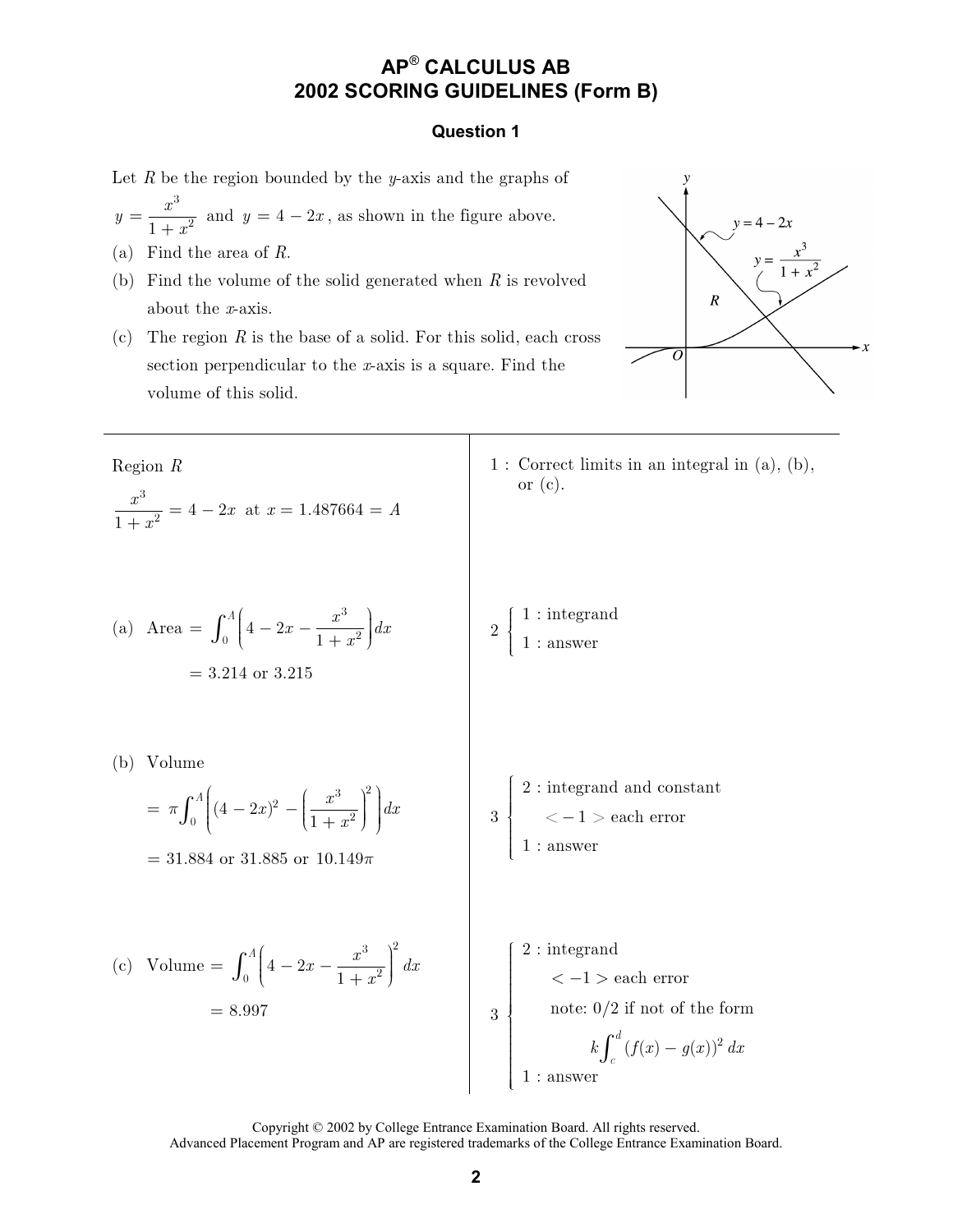# AP® CALCULUS AB 2002 SCORING GUIDELINES (Form B)

#### **Question 2**

The number of gallons,  $P(t)$ , of a pollutant in a lake changes at the rate  $P'(t) = 1 - 3e^{-0.2\sqrt{t}}$ gallons per day, where  $t$  is measured in days. There are 50 gallons of the pollutant in the lake at time  $t = 0$ . The lake is considered to be safe when it contains 40 gallons or less of pollutant.

- (a) Is the amount of pollutant increasing at time  $t = 9$ ? Why or why not?
- (b) For what value of  $t$  will the number of gallons of pollutant be at its minimum? Justify your answer.
- (c) Is the lake safe when the number of gallons of pollutant is at its minimum? Justify your answer.
- (d) An investigator uses the tangent line approximation to  $P(t)$  at  $t = 0$  as a model for the amount of pollutant in the lake. At what time t does this model predict that the lake becomes safe?

| (a) | $P'(9) = 1 - 3e^{-0.6} = -0.646 < 0$<br>so the amount is not increasing at this time.                                                                                                                                 | 1 : answer with reason                                                                                                       |
|-----|-----------------------------------------------------------------------------------------------------------------------------------------------------------------------------------------------------------------------|------------------------------------------------------------------------------------------------------------------------------|
|     | (b) $P'(t) = 1 - 3e^{-0.2\sqrt{t}} = 0$<br>$t = (5 \ln 3)^2 = 30.174$<br>$P'(t)$ is negative for $0 < t < (5 \ln 3)^2$ and positive<br>for $t > (5 \ln 3)^2$ . Therefore there is a minimum at<br>$t = (5 \ln 3)^2$ . | $3 \begin{cases} 1 : \text{sets } P'(t) = 0 \\ 1 : \text{ solves for } t \\ 1 : \text{justification} \end{cases}$            |
|     | (c) $P(30.174) = 50 + \int_0^{30.174} (1 - 3e^{-0.2\sqrt{t}}) dt$<br>$=$ 35.104 $<$ 40, so the lake is safe.                                                                                                          | $1:$ integrand<br>$1$ : limits $1$ : conclusion with reason $% \mathbb{R}$<br>$\overline{3}$<br>based on integral of $P'(t)$ |
| (d) | $P'(0) = 1 - 3 = -2$ . The lake will become safe<br>when the amount decreases by 10. A linear model<br>predicts this will happen when $t=5$ .                                                                         | $1$ : slope of tangent line $1$ : answer                                                                                     |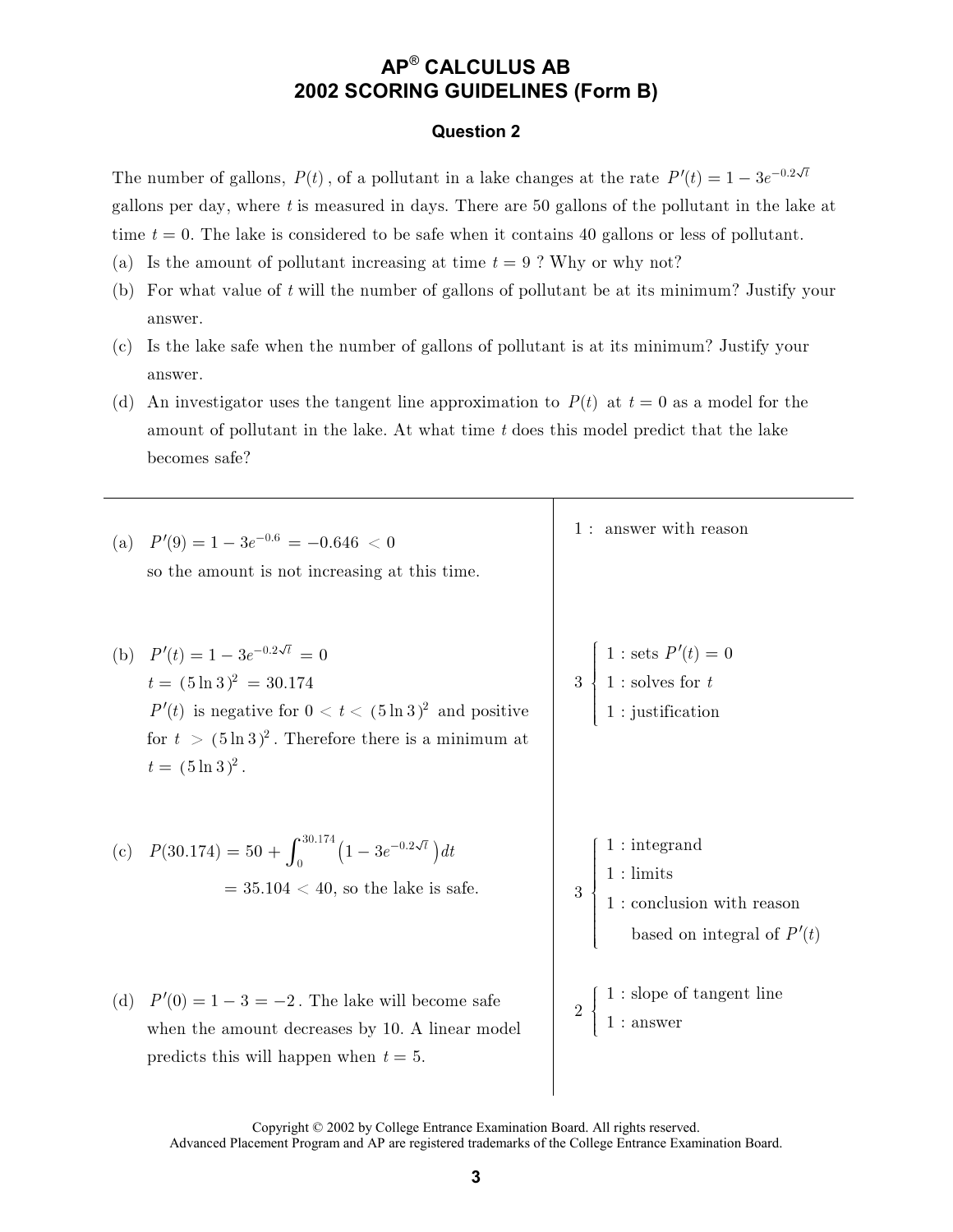### **AP**® **CALCULUS AB 2002 SCORING GUIDELINES (Form B)**

#### **Question 3**

A particle moves along the x-axis so that its velocity v at any time t, for  $0 \le t \le 16$ , is given by  $v(t) = e^{2\sin t} - 1$ . At time  $t = 0$ , the particle is at the origin.

- 
- (a) On the axes provided, sketch the graph of  $v(t)$  for  $0 \le t \le 16$ .
- (b) During what intervals of time is the particle moving to the left? Give a reason for your answer.
- (c) Find the total distance traveled by the particle from  $t = 0$  to  $t = 4$ .
- (d) Is there any time  $t, 0 < t \leq 16$ , at which the particle returns to the origin? Justify your answer.



Copyright © 2002 by College Entrance Examination Board. All rights reserved.

Advanced Placement Program and AP are registered trademarks of the College Entrance Examination Board.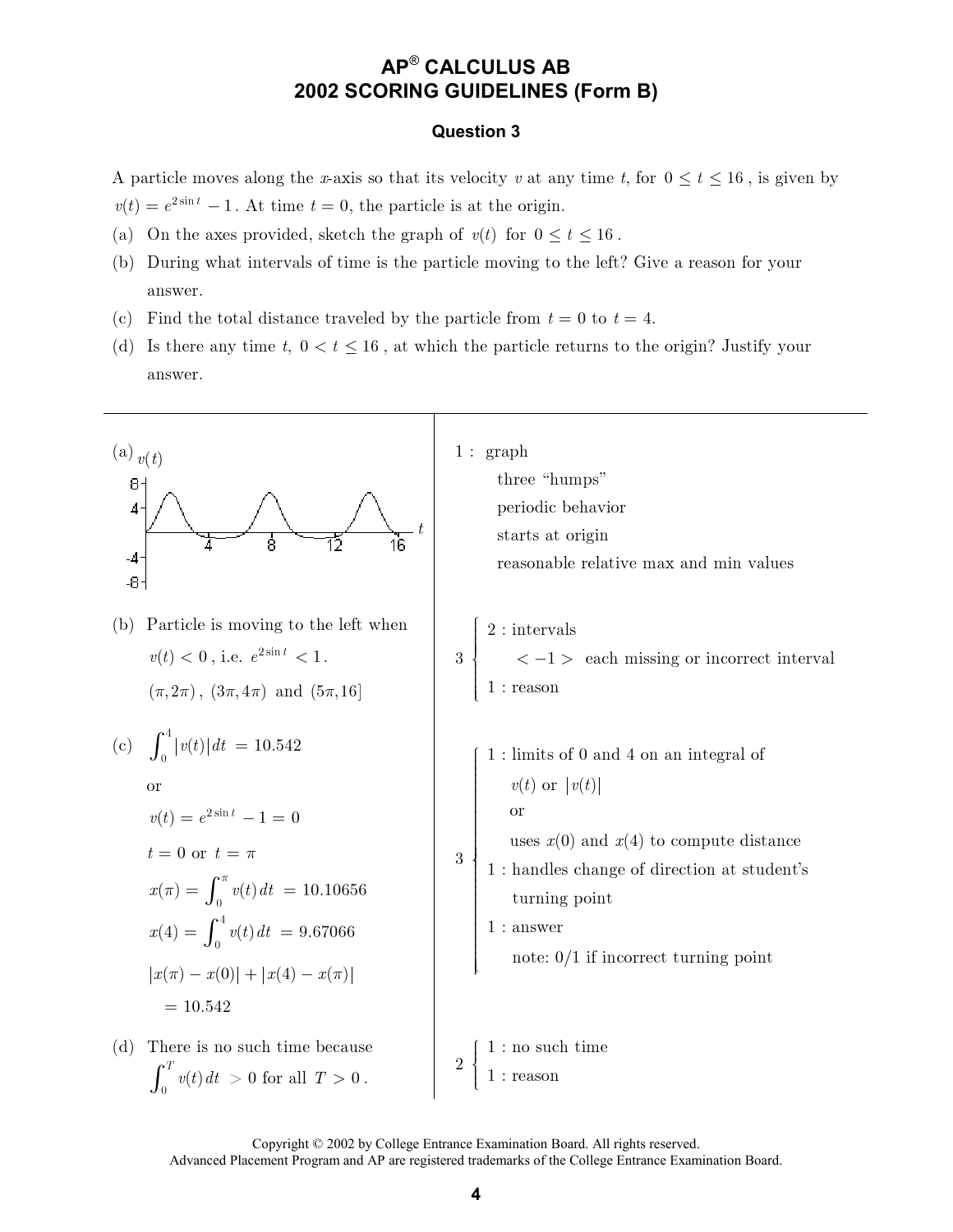### AP<sup>®</sup> CALCULUS AB 2002 SCORING GUIDELINES (Form B)

#### **Question 4**

The graph of a differentiable function  $f$  on the closed

interval  $[-3, 15]$  is shown in the figure above. The graph of

f has a horizontal tangent line at  $x = 6$ . Let

$$
g(x) = 5 + \int_6^x f(t) dt
$$
 for  $-3 \le x \le 15$ .

(a) Find  $g(6)$ ,  $g'(6)$ , and  $g''(6)$ .

(b) On what intervals is  $q$  decreasing? Justify your answer.

(c) On what intervals is the graph of  $g$  concave down? Justify your answer.

(d) Find a trapezoidal approximation of 
$$
\int_{-3}^{15} f(t) dt
$$
 using six subintervals of length  $\Delta t = 3$ .

|     | (a) $g(6) = 5 + \int_6^6 f(t) dt = 5$<br>$g'(6) = f(6) = 3$<br>$g''(6) = f'(6) = 0$              | $3\begin{array}{c} 1: g(6)\ 1: g'(6)\ 1: g''(6) \end{array}$                                                  |
|-----|--------------------------------------------------------------------------------------------------|---------------------------------------------------------------------------------------------------------------|
| (b) | g is decreasing on $[-3,0]$ and $[12,15]$ since<br>$g'(x) = f(x) < 0$ for $x < 0$ and $x > 12$ . | $3\;\left \begin{array}{c} 1:[-3,0] \\[0.2cm] 1:[12,15] \\[0.2cm] 1:[\mbox{usitification} \end{array}\right.$ |
| (c) | The graph of $g$ is concave down on $(6,15)$ since<br>$g' = f$ is decreasing on this interval.   | $2\begin{cases}1:$ interval<br>1 : justification                                                              |
|     | (d) $\frac{3}{2}(-1+2(0+1+3+1+0)-1)$<br>$= 12$                                                   | 1: trapezoidal method                                                                                         |



Graph of  $f$ 

 $12$ 

 $15$ 

Copyright © 2002 by College Entrance Examination Board. All rights reserved. Advanced Placement Program and AP are registered trademarks of the College Entrance Examination Board.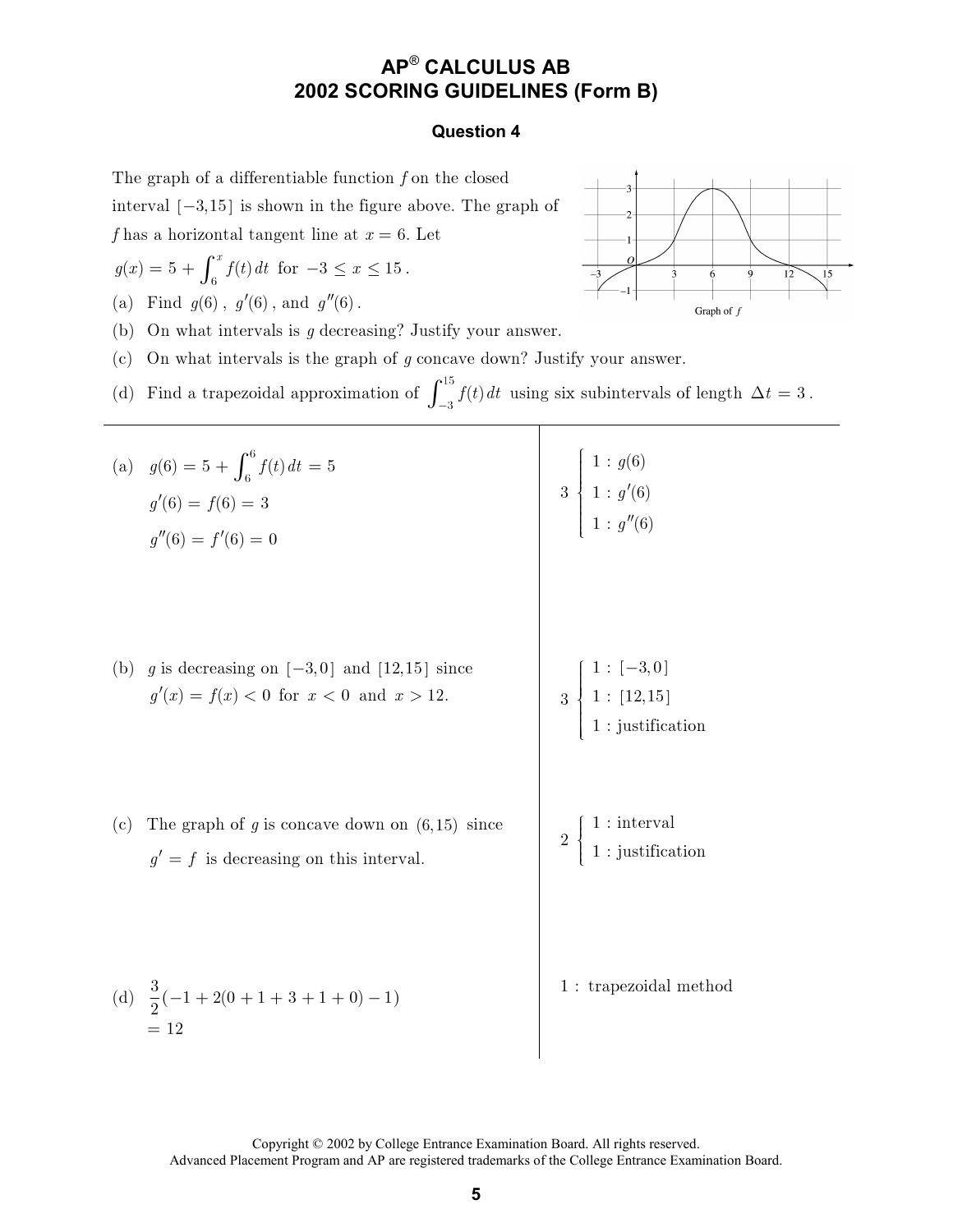### **AP**® **CALCULUS AB 2002 SCORING GUIDELINES (Form B)**

#### **Question 5**

Consider the differential equation  $\frac{dy}{dx} = \frac{3-x}{4}$  $dx = y$  $=\frac{3-x}{2}$ .

- (a) Let  $y = f(x)$  be the particular solution to the given differential equation for  $1 < x < 5$ such that the line  $y = -2$  is tangent to the graph of f. Find the x-coordinate of the point of tangency, and determine whether  $f$  has a local maximum, local minimum, or neither at this point. Justify your answer.
- (b) Let  $y = g(x)$  be the particular solution to the given differential equation for  $-2 < x < 8$ , with the initial condition  $g(6) = -4$ . Find  $y = g(x)$ .



Copyright © 2002 by College Entrance Examination Board. All rights reserved. Advanced Placement Program and AP are registered trademarks of the College Entrance Examination Board.